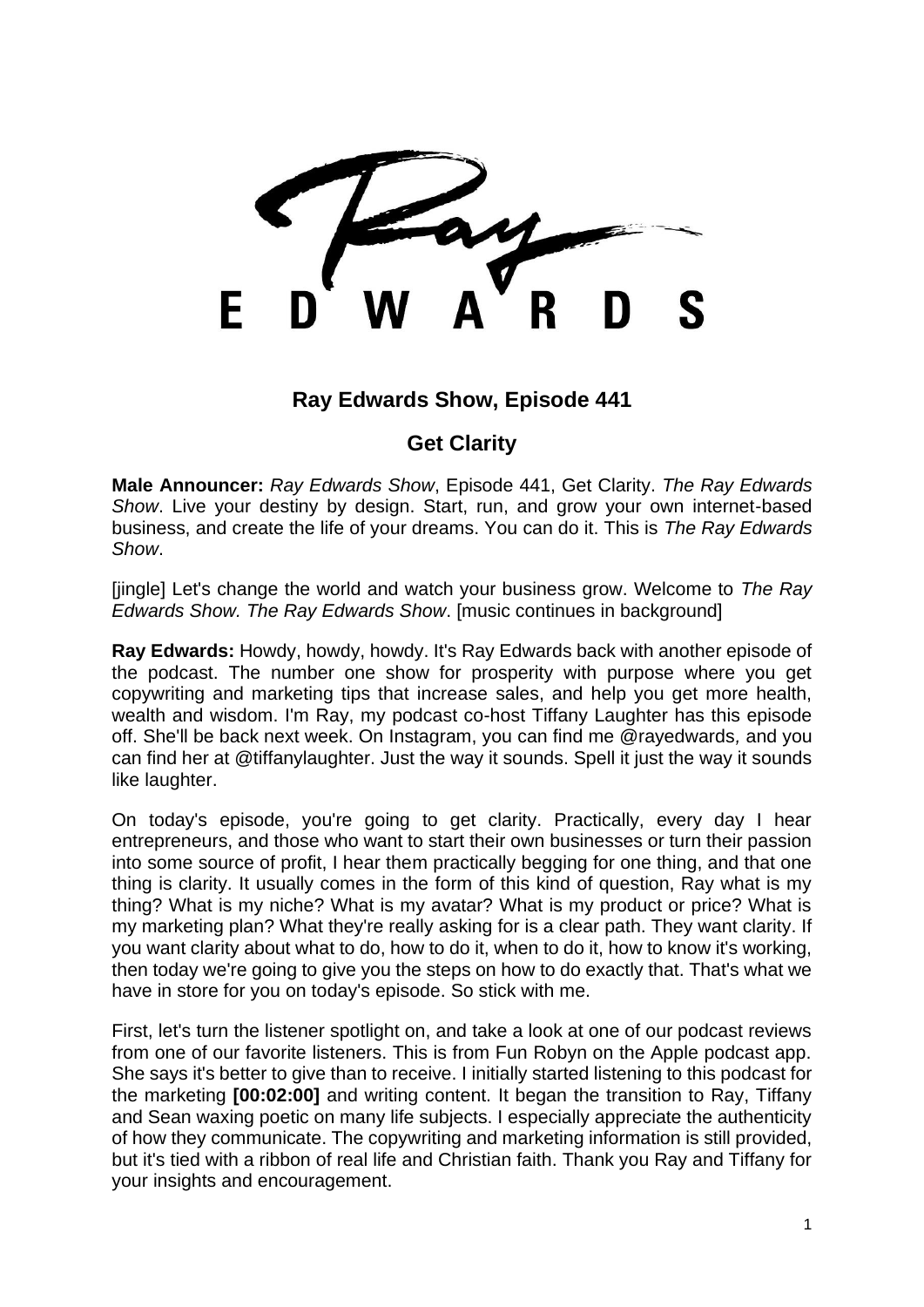Thank you Robyn for your insights and your encouragement. This is so helpful to us when we hear from you, and of course, we'd like to hear if you have suggestions about how we can make things better, but we love hearing good stuff, and it helps us get the word out about the podcast so that other people can hear it. So thank you for that so much.

My friend, if you want to appear on this show like Robyn just did, post your review on the podcast app in Apple's App Store, or wherever you get your favorite podcast material, so we can turn the spotlight on you. Here's a bonus round. Did you know that I also do a live show every weekday morning. It's called *Ray Edwards Live at Five*. It happens every weekday at 5:00 AM Pacific time. One way to get the daily show is to join us live on Facebook. Just go to rayedwards.com/FB for Facebook; rayedwards.com/Facebook, and of course, follow me on Instagram @rayedwards, where I actually answer your DMs. I'd be happy to hear from you there. Now back to the show and back to clarity.

I was telling you how people are always asking me, what is my thing? What is my niche? I can't figure out my avatar or my value proposition. What's my product or my price? How do I know what to sell or what not to sell? How to know what to give away. People want clarity about what to do, how to do it, and when.

I've got three steps that'll help you do just that get clarity. Step one to clarity is decide what you want first and why you want it. What I mean by this is decide what life you want to live. Before you started thinking about building a business, you need to figure out what you need that business to do for you. Do you need less time at works so you can spend time with your family? Do you need massive amounts of more income so you can pay off debt? Do you need a balance of the two? **[00:04:00]** Do you want to live a lifestyle business life? Or do you want to build an enterprise with hundreds of employees?

These are all questions that are very important, and they start with what you want out of your life, because you can and should design your business to give you the life you want. If you just want to work 10 hours a week and make a certain amount of money, that's going to be a very different business than one where you work 40 hours a week and make millions of dollars. You've got to decide what you want, and most importantly, why do you want it?

Let me tell you this right now, if you're pursuing it just for money's sake, there is no other passion involved, it's never going to last. You're never going to be happy with it. If it succeeds, it's only going to make you miserable. Make sure you want the thing and make sure you understand why you want it before you start building it.

Step two, learn the cost of getting what you want and decide whether you're willing to pay it. The cost of building that multimillion-dollar business is going to be more hours, more effort, more risk, and more discomfort. Then the cost of building a lifestyle business that supplies you with \$3,000 to \$5,000 a month as an example. Those are two very different scenarios. You've got to figure out what the cost of getting what you want is, and decide if you're willing to pay the cost or not. That's step two.

Step three is, pay the price. This is one that people often forget. You actually have to pay the price and it takes time. Just for the record, I don't have anything against get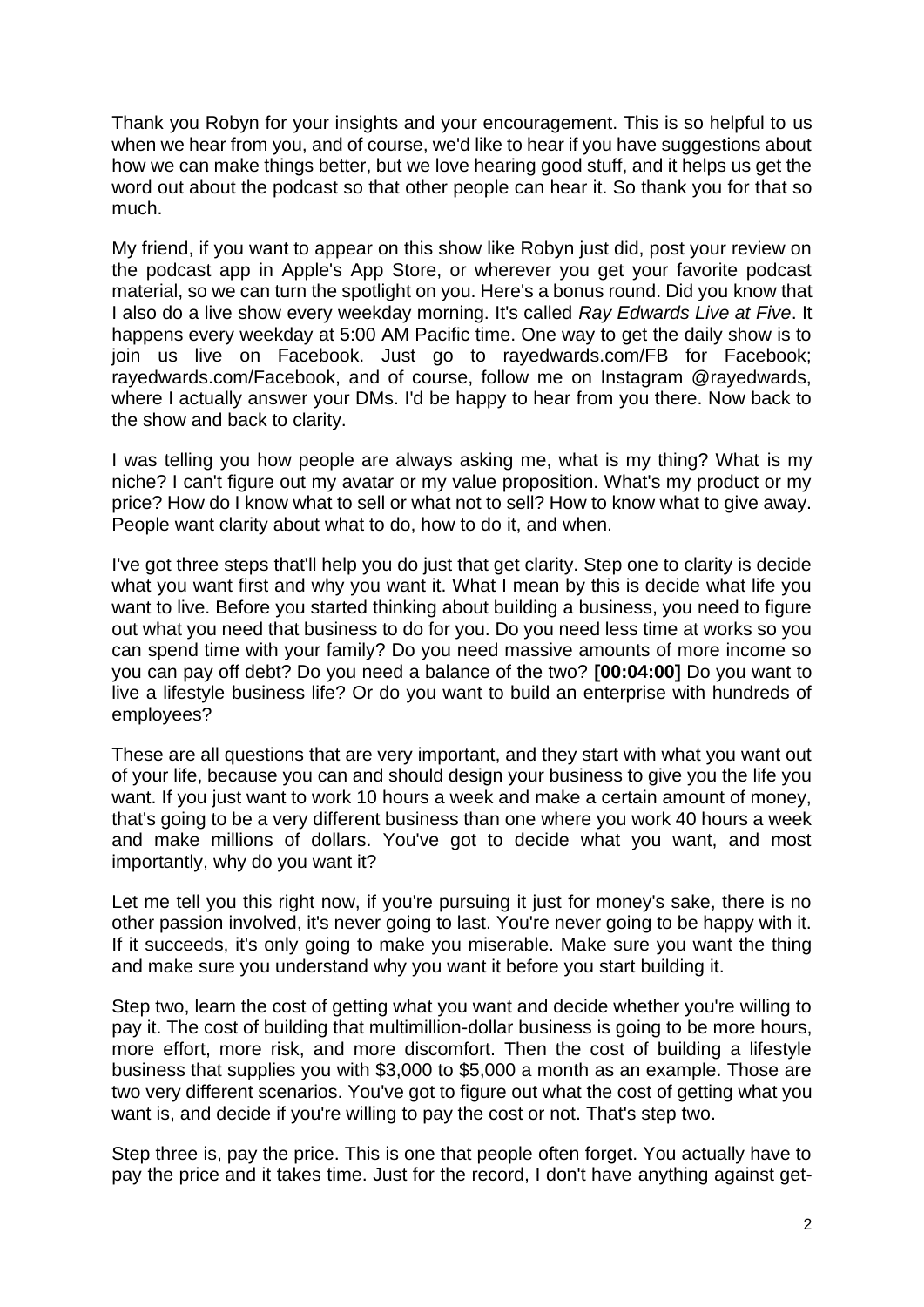rich-quick, but I don't think it happens very often. I think what does happen quite often is you get richer slowly, and that's a good, healthy way to do it. Now if it happens quickly, I don't have problem with that. I just think chasing after that particular outcome can lead to disaster. This all sounds really simple, doesn't it? This is where it gets a bit confusing because there are pitfalls of being an online entrepreneur, or a freelancer, or an influencer, if you are going after that kind of career.

It starts with guru overwhelm. You start thinking about building this kind of business. You think, "Who's done it successfully already? Who can I learn from?" **[00:06:00]** You find out there are people who have done it. They have courses available, training you can buy. You think I'll invest in the person who did it. Then you find out somebody else got a course that teaches a totally different method, a totally opposing philosophy or strategy. You got to have that course that guru is teaching. Next thing you know, you've spent \$5,000 or \$10,000 per guru for five or six gurus, and you're deep in debt, you got course bloat, you haven't been through all the courses yet. You're just piling up in your hard drive, and you've fallen into the black hole death spiral of debt buying courses, coaching, mentoring, seminars, workshops. You're deep into trial and error, credit card debt, money stress that causes problems at home with your marriage. It will cause problems for sure.

Self-doubt, you'll start feeling guilty, fearful, shameful, maybe you've already felt some of these things. Does any of this sound familiar? What do you do to avoid those pitfalls? Because those are very commonly suffered outcomes that I see people endure when they're trying to build a business online. Your possible paths are, I believe at least three. I'm going to simplify it, keep it simple and give you three possible ways to go through with your intentions to build a business because I think you should. If you feel the dream in your heart, I believe it was placed here by your Father in Heaven. That if you truly have a desire to build something, and you've had it for a long time, or just kindled recently inside of you, you can't let go of it, then I encourage you to follow that dream but be careful, think about how you're going to do it.

The first approach. There's three ways I can see you approaching this, three different paths to take. Path number one is the do-it-yourself approach. This is where you just cobbled together strategies by watching free YouTube videos, cheap training on Udemy or some of those Fiverr-type sites where you get cheap free training, or forums, or old, outdated products you find downloadable somewhere, probably illegitimately on the internet. This takes time and effort, it takes trial and error, and it usually results in pain and suffering because **[00:08:00]** you're at the very best using outdated information that doesn't work as well anymore, or maybe didn't work at all to begin with if you haven't vetted your sources really well. The DIY approach can waste loads of your time, loads of effort, false starts, and it can lead to lots of problems, like the ones I just described about being deep in debt, losing money, losing sleep, losing your relationship.

The second approach, the second possible path, is the path of the copycat. You see somebody doing something online, you think, "Well, that looks pretty easy. I can copy that. I'll do what that person is doing." This happens more often than you would care to believe. It's interesting I see good people who are not normally criminals actually ripping other people off and stealing their businesses, their ideas, their training, their frameworks. Please don't do that. It's not okay. It's not cool. Just because it's on the internet available freely, doesn't mean you can just take it to use it as your own.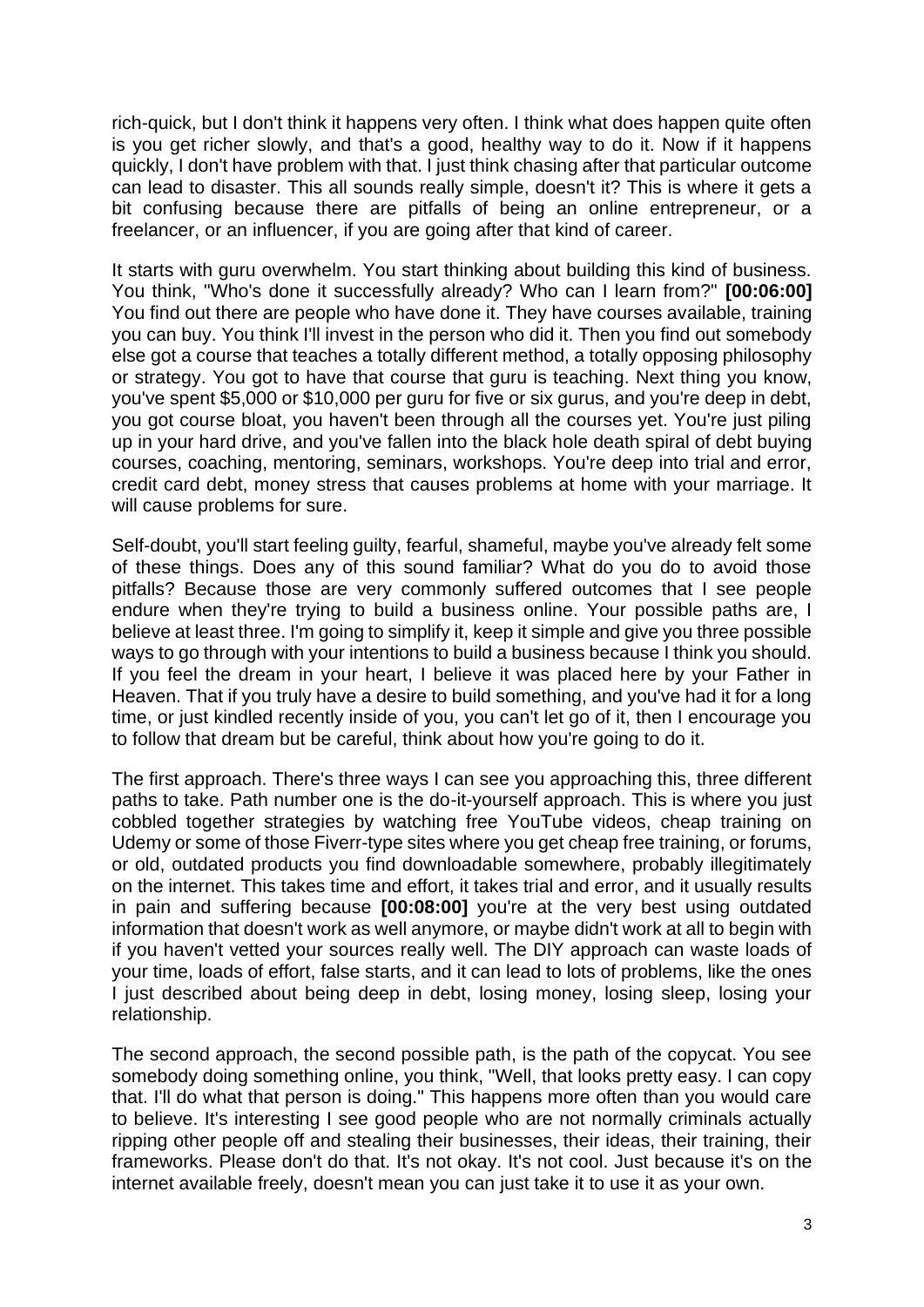For example, I teach the PASTOR framework for writing sales copy online pretty freely. I give the whole thing away in many different places. I have no problem with people using it. I'd just appreciate it if you said where you got it. That's all. It's just common courtesy to not steal. The copycat approach also puts you in a position of being the copycat. Nobody wants to work with the copycats. They want to work with the originator.

You don't want to be seen as the person who copied somebody else. You want to be seen as the person who came up with something on your own. It doesn't mean you have to be 100% original, it's a case of studying many different things for many different people, combining them with your own ideas, and having what Brooke Castillo calls idea babies. That's legitimate. That's cool to do.

When you borrow or use an idea from somebody else, you should give total credit for it. Better yet, don't use it unless you have permission. That's the copycat approach. I don't recommend the copycat approach. The apprentice or student approach is the one I actually recommend. This saves you time, saves you trial and error, saves you painful mistakes, and it also costs money. Usually not much **[00:10:00]** if you compare it to what the other two methods cost. If you added up the money, you'll waste and lose in the do-it-yourself approach or the copycat approach. It's much cheaper, in the long run, to just pay for the apprentice or student approach. Learn from somebody who knows what they're doing, and let them teach and guide you along the way.

Now, if you choose that third path, the apprentice or student approach, you got to look out because you must be willing to shut out the voices of the other gurus, especially shut out the carnival barker/marketers trying to sell you the very next bright, shiny obstacle. There are marketers whose stock in trade is just coming up with one new thing after another to sell you, always convincing you that this new thing they have is the latest greatest thing that you must have. The old thing is no good anymore. You have to try the new one.

Here's a tip. That's false. If you're learning principles, they always work. You also need to pay attention and get answers from somebody who shares your values. If you're not sure about where somebody stands spiritually, philosophically, you might end up following somebody who has values that are in opposition to your own. That can cause all kinds of problems for you, your family, your community, your customers. You just don't want that kind of hassle.

Make sure you understand the people you're working with, from the get-go. What kind of people are they? What are their values? What are their beliefs? Do they match up with yours? That's just something that will keep you from having a tough time later on disengaging from them. Then finally, you want to avoid the sorcerer-like powers of master manipulators who prey upon your fears and your worst, most base instincts like greed, and lust, and the desire for power, and the desire for revenge, and hatred.

I know that sounds heavy-handed, but there are people out there who use those very tactics to sell you stuff, even under the guise of love. You've got to be careful who you're following, know what they're up to, and don't let yourself be manipulated. If you're still with me, and you wonder, "Gosh, Ray, where can I turn for help?" Then I want to tell you about something we're doing, and you need to put this **[00:12:00]** through this filter.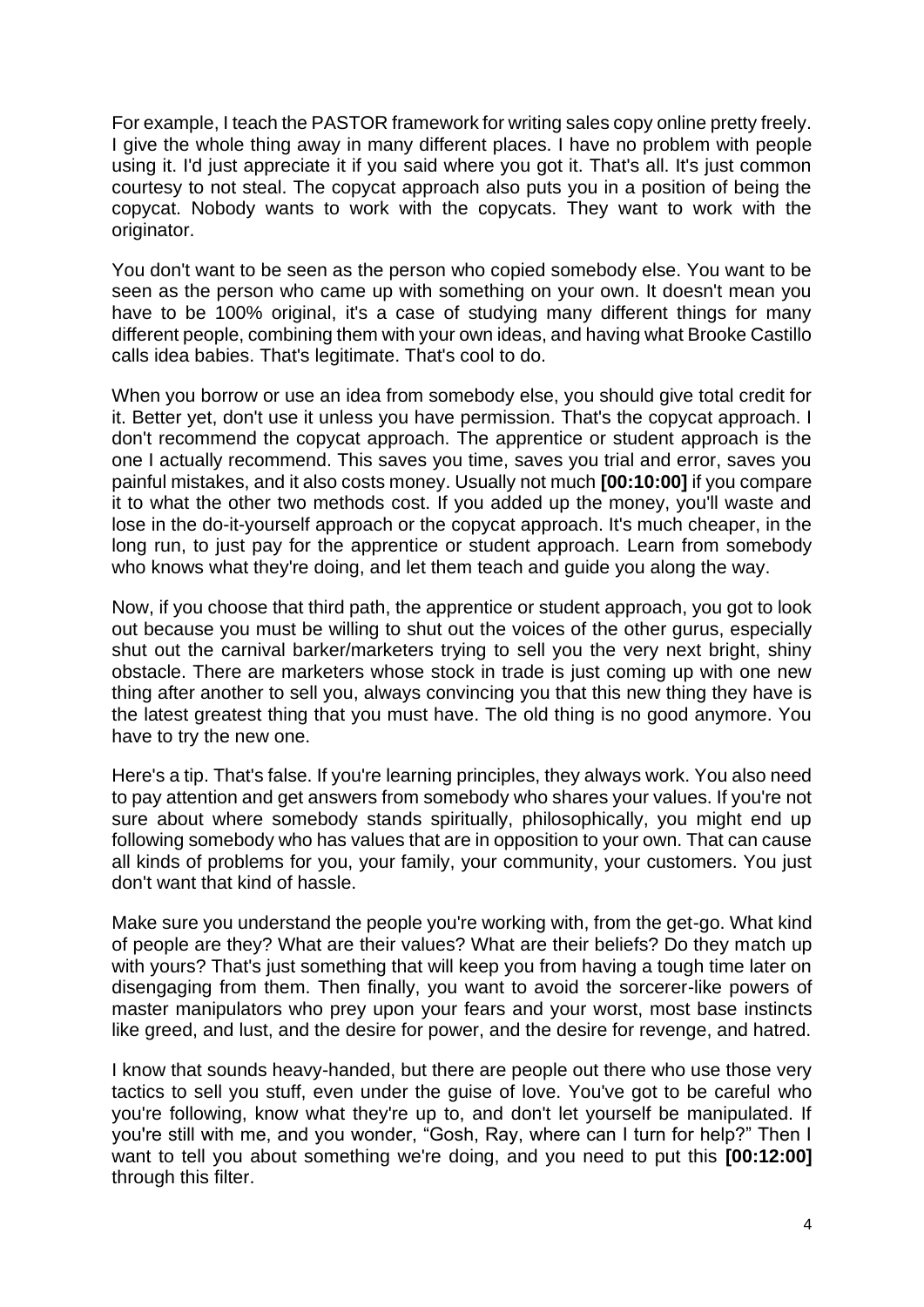I'm telling you about something we're offering for sale, and so you have to look at what I say and analyze it based on the fact knowing that I stand to profit if you choose to purchase them, come and be part of this. That's just fair. It's just common sense. I'm pointing it out because I want to put the cards on the table. We're having something that we call The Clarity Conference. This is your simple blueprint to go from purpose, to passion, to profit, and beyond.

This, my friends, is the clear path to the life you love and the legacy you long to leave your children's children. We created this because I hear from people constantly saying, "I need clarity." We were having a team discussion about what should be the next thing we do, and I simply posed the question, "What is it people want from us? What is it they always say every time we have a webinar, every time we have a seminar of live workshop, an event we meet up with people I go speak somewhere, what are they looking for?" They always say one word. What's the word? Several others kept this word, clarity. When we did, the rest of the folks in the team were like, "Yes, that's it. That's totally it."

Here's our promise to you when you attend The Clarity Conference. You walk in with no list, no product, no clue what to do. You walk out with total clarity on your calling, your mission, your market to sell to online, your business plan, your product ideas, plus your 12-month action plan for list building, product creation, revenue generation, and social media marketing. You can build this from ground zero with very little money at all. You don't have to start out buying advertising. You have to start up with joint venture deals with big guru affiliates. You don't have to do any of that. You can build from the ground up, grassroots, the old fashioned way, with a little bit of elbow grease, a little bit of work, a little bit of W-O-R-K. We'll show you how.

If you need and want a business system that's based on Kingdom values, a blueprint that's grounded in the Wisdom and the Word of God, and you want specific **[00:14:00]**  strategy and tactics prophetically imparted to you, you want your faith renewed, you want your hope restored in yourself and your business and your family's future, you want miracles in your body and your finances and your business, and you want supernatural wisdom as part of your everyday business practice, then you want to be at The Clarity Conference with us.

We're going to bring you two full days of training, tightly planned, and carefully organized, 9:00 AM to 500 PM. It's all work and no fluff. We're even going to have lunch served in so you can keep working through lunch, and we will keep you on track. This workshop includes a full workbook. We're going to go from step one, which is just starting with, what's your purpose in life, what's your mission, and how does that tie into your calling? How do you discover your calling?

You're going to discover it at this workshop. We're going to help you find your calling, decide on what you're going to do with it, how you're going to turn it into a mission in the world, and what that looks like God's way, and then how you build it from the ground up. You get a full physical workbook where you fill in the blanks at the workshop, and we give you an electronic version to the documents, so can use the same system over and over again without us. You don't have to come back every year. There's a conference if you don't want to. Everybody gets prophetic words. Words directly from the home office as my friend Perry Marshall says. It's me and my team doing the training. There's no guest speakers, nobody else, and no fluff, no filler. We're